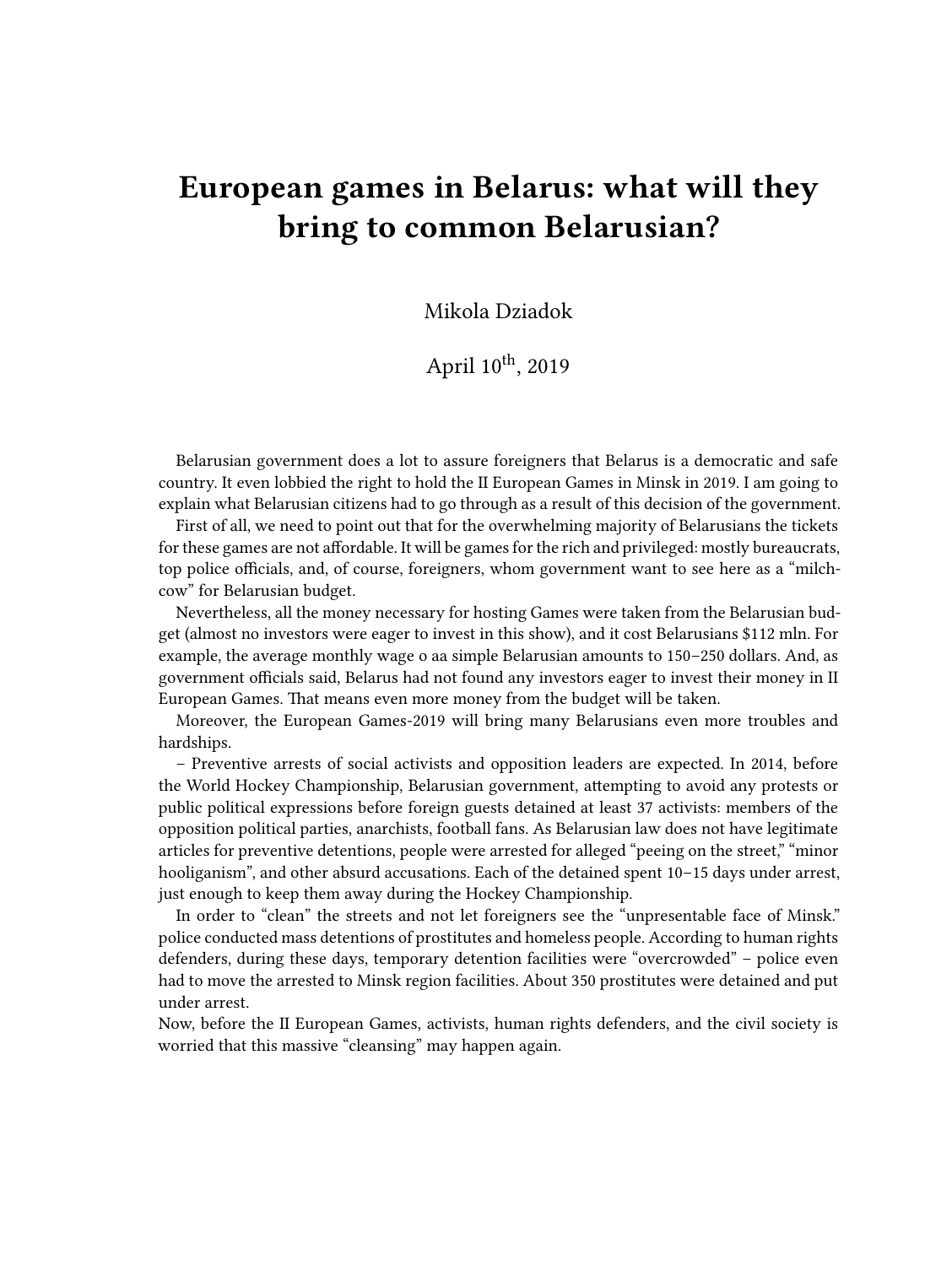– Just as the government also intends to clean the streets from the "undesirable" people, street animals are going to face with even worse treatment. In Belarus, stray animals are not receiving care or fixing. They are kept in shelters for three days and then killed. Animal rights defenders expect massive killings of stray pets on the streets of Minsk before the II European Games, for the same was done at the Olympic Games in Sochi and during the Football Cup in Russia. The animal rights defenders even started a petition against that, and it already collected more than 5,000 signatures.

– Belarus is expecting more than 5,000 athletes to visit the II European Games. All of them need to be accommodated, right? Students of five (!) Belarusian universities were evicted from campuses to free the space for athletes. The government promised, that all the evicted will be given some other accommodation, but it was a broken promise. Most of the students did not get any accommodation at all and had to come back to their native towns, and those who did were put in terrible conditions. Many have to live in rooms with 4–5 beds and just around 3 square meters per person. But many just had been kicked out and had to manage their problems by themselves.

The European Games in Belarus are presented as a fest of sports, joy, fun and happy leisure for both Belarusians and guests of the country. But in fact, they are going to be held to satisfy the ambitions of the Belarusian leadership and polish the international image of Belarus, which is associated with dictatorship, repressions and severe human right abuses. The foreign tourists will be enjoying the clean streets with no signs of political life, no discontented folks – because they all will be in temporary detention. The guests of the country will be surprised that Minsk has no stray animals – because all of them would be killed before their visits. And the athletes will be settled in free and comfortable campuses having no clue that someone was resettled to let them be there.

Still, we may spread the truth and tell many people what the cost of the European Games will be for common Belarusians and support those who are going to suffer because of the ambitions of the rich and privileged.